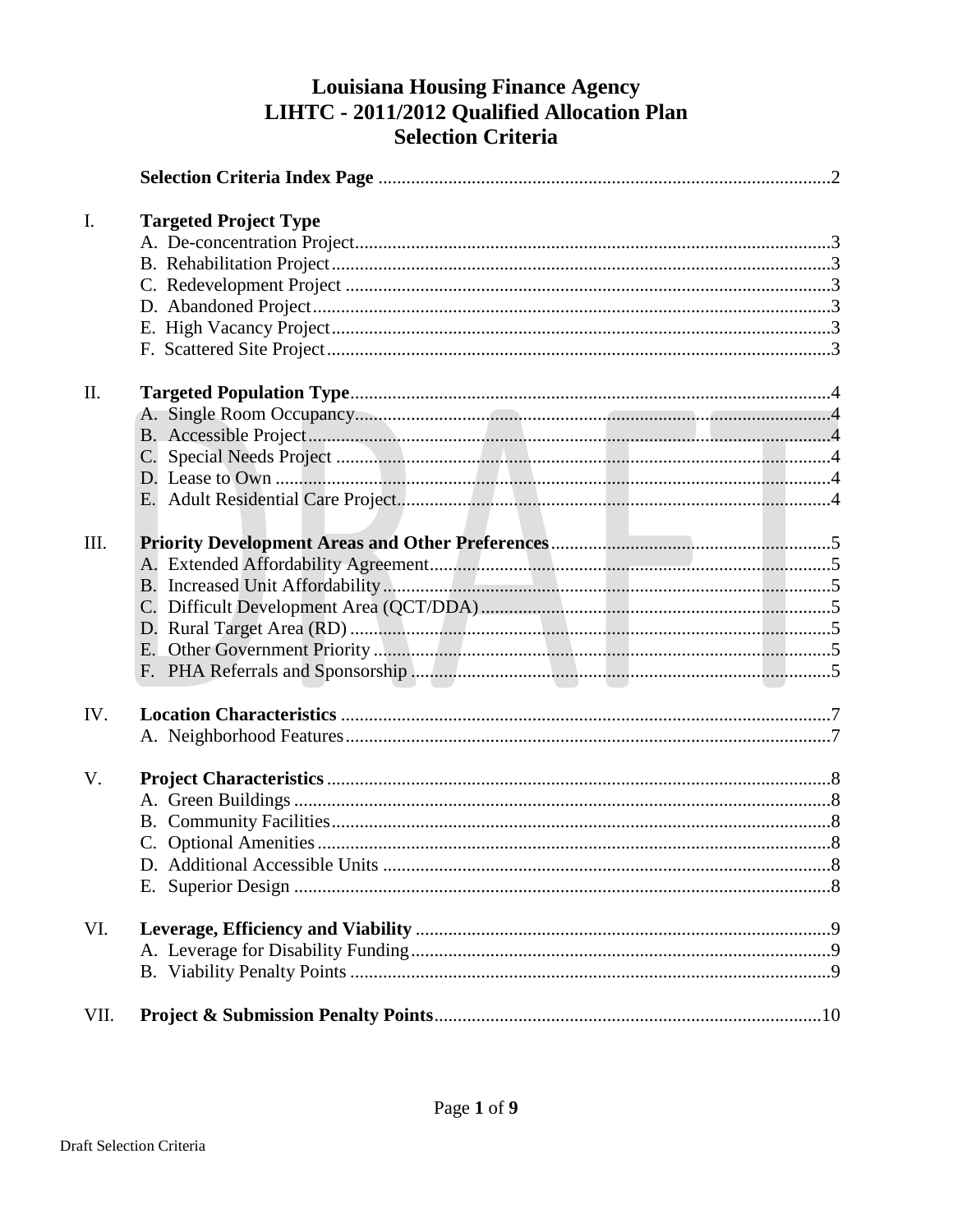### **Selection Criteria Index Page**

| I. Targeted Project Type (Maximum of One)                                                                                                                                                                                                                                                         | <b>Point Ranges</b>                                                            |  |
|---------------------------------------------------------------------------------------------------------------------------------------------------------------------------------------------------------------------------------------------------------------------------------------------------|--------------------------------------------------------------------------------|--|
| A. De-concentration Project<br><b>Rehabilitation Project</b><br><b>B.</b><br>Redevelopment Project<br>C.<br><b>Abandoned Project</b><br>D.<br><b>High Vacancy Projects</b><br>Ε.<br><b>Scattered Site Project</b><br>F.                                                                           | 4-10 Points<br>10-20 Points<br>6 Points<br>10 Points<br>2-6 Points<br>4 Points |  |
| II. Targeted Population Type (Maximum of One)                                                                                                                                                                                                                                                     |                                                                                |  |
| Single Room Occupancy Shelter<br>A.<br>Accessible Project<br>B.<br><b>Special Needs</b><br>C.<br>Lease to Own<br>D.<br><b>Adult Residential Care Project</b><br>Ε.                                                                                                                                | 5 Points<br>10 Points<br>6-10 Points<br>10 Points<br>3 Points                  |  |
| <b>III. Priority Development Areas and Other Preferences (All That Apply)</b>                                                                                                                                                                                                                     |                                                                                |  |
| <b>Extended Affordability Agreement</b><br>A.<br>Increased Unit Affordability<br><b>B.</b><br>Difficult Development Area (QCT/DDA)<br>C.<br>Rural Target Area (RD)<br>D.<br>Other Governmental Priority<br>Ε.<br>PHA Referrals and Sponsorship<br>F.<br>G.<br><b>IV. Location Characteristics</b> | 2-4 Points<br>4-5 Points<br>2-4 Points<br>6 Points<br>3-6 Points<br>4 Points   |  |
| A. Neighborhood Features                                                                                                                                                                                                                                                                          | 0-10 Points                                                                    |  |
|                                                                                                                                                                                                                                                                                                   |                                                                                |  |
| V. Project Characteristics                                                                                                                                                                                                                                                                        |                                                                                |  |
| Green Buildings<br>А.<br><b>Community Facilities</b><br>Β.<br><b>Optional Amenities</b><br>C.<br>D. Additional Accessible Units<br>E. Superior Design                                                                                                                                             | 5 Points<br>2 Points<br>1-5 Points<br>1-3 Points<br>10 Points                  |  |
| VI. Leverage, Efficiency and Viability                                                                                                                                                                                                                                                            |                                                                                |  |
| A. Leverage for Disability Funding<br><b>B.</b>                                                                                                                                                                                                                                                   | 3 Points                                                                       |  |
| C. Viability Penalty Points                                                                                                                                                                                                                                                                       | Loss of 5 - 10 Points                                                          |  |
| VII. Project & Submission Penalty Points                                                                                                                                                                                                                                                          | Loss of 4 - 39 Points                                                          |  |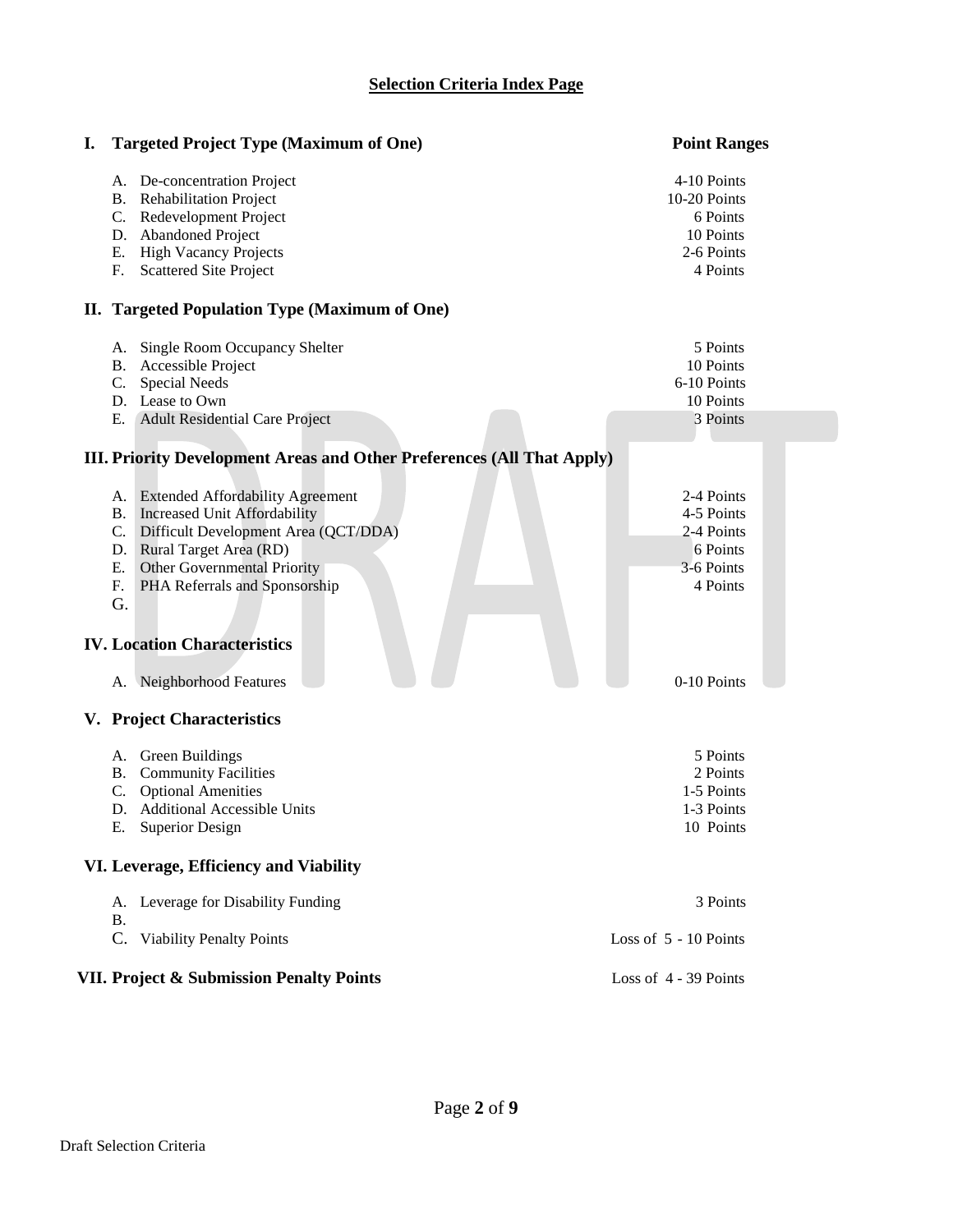#### **SELECTION CRITERIA AND EVIDENTIARY MATERIALS**

| I. TARGETED PROJECT TYPE (Select Maximum of One)                                                                                                                                                                                                                                                                                                       | Points                                                                                         |
|--------------------------------------------------------------------------------------------------------------------------------------------------------------------------------------------------------------------------------------------------------------------------------------------------------------------------------------------------------|------------------------------------------------------------------------------------------------|
| A. De-concentration Projects (maximum of 10 Points)                                                                                                                                                                                                                                                                                                    |                                                                                                |
| (i) Project Diversity - Percentage of Low Income Units in Project does not exceed:<br>(Not Qualified for Selection Criteria in I-F Scattered Site Project and II-E Lease to Own)                                                                                                                                                                       |                                                                                                |
| 60% of the Total Project units<br>(a)<br>(b)<br>50% of the Total Project units                                                                                                                                                                                                                                                                         | $\begin{array}{c}\n4 \\ 8 \overline{\phantom{0}10} \\ 10 \overline{\phantom{0}1}\n\end{array}$ |
| 40% of the Total Project units<br>(c)                                                                                                                                                                                                                                                                                                                  |                                                                                                |
| (ii) Geographic Diversity: Project is located in census tract in which the median<br>income of the census tract exceeds 120% of the area median income                                                                                                                                                                                                 | 6 —                                                                                            |
| <b>Rehabilitation Project which constitutes:</b><br><b>B.</b>                                                                                                                                                                                                                                                                                          |                                                                                                |
| (i) Substantial Rehabilitation or Conversion: (for acquisitions only)<br>· Capital Needs Assessment must evidence Substantial Rehabilitation                                                                                                                                                                                                           | 10                                                                                             |
| (ii) Rehab of Historic Property<br>· Must evidence Historic Designation by SHPO                                                                                                                                                                                                                                                                        | 10                                                                                             |
| C. Redevelopment Project (As defined in the glossary)                                                                                                                                                                                                                                                                                                  | 6                                                                                              |
| <b>D.</b> Abandoned Project<br>(For Acquisitions Only - Not Qualified for Selection Criteria II-D Lease to Own)<br>· Submit letter from local governmental unit that all units (residential or non-residential) in the Project are substandard<br>and have been vacant for at least six months<br>• Capital Needs Assessment must certify 100% vacancy | 10                                                                                             |
| E. High Vacancy Projects (For acquisitions only)                                                                                                                                                                                                                                                                                                       |                                                                                                |
| Minimum of 25% but less than 50%<br>(i)<br>Minimum of 51% but less than 75%<br>(ii)<br>(iii)<br>75% or above                                                                                                                                                                                                                                           | $\frac{2}{4}$ —                                                                                |
| • Submit letter from local jurisdiction that unit has been vacant (residential or non-residential) for at least 90 days<br>and is likely to remain vacant because unit is substandard.                                                                                                                                                                 |                                                                                                |

• Capital Needs Assessment must evidence inspection of vacant units.

## **F.** *Scattered Site Project- Blighted housing remediation and/or replacement* 4 \_\_\_\_

• Submit list of each separate address and square footage and costsof each separate building.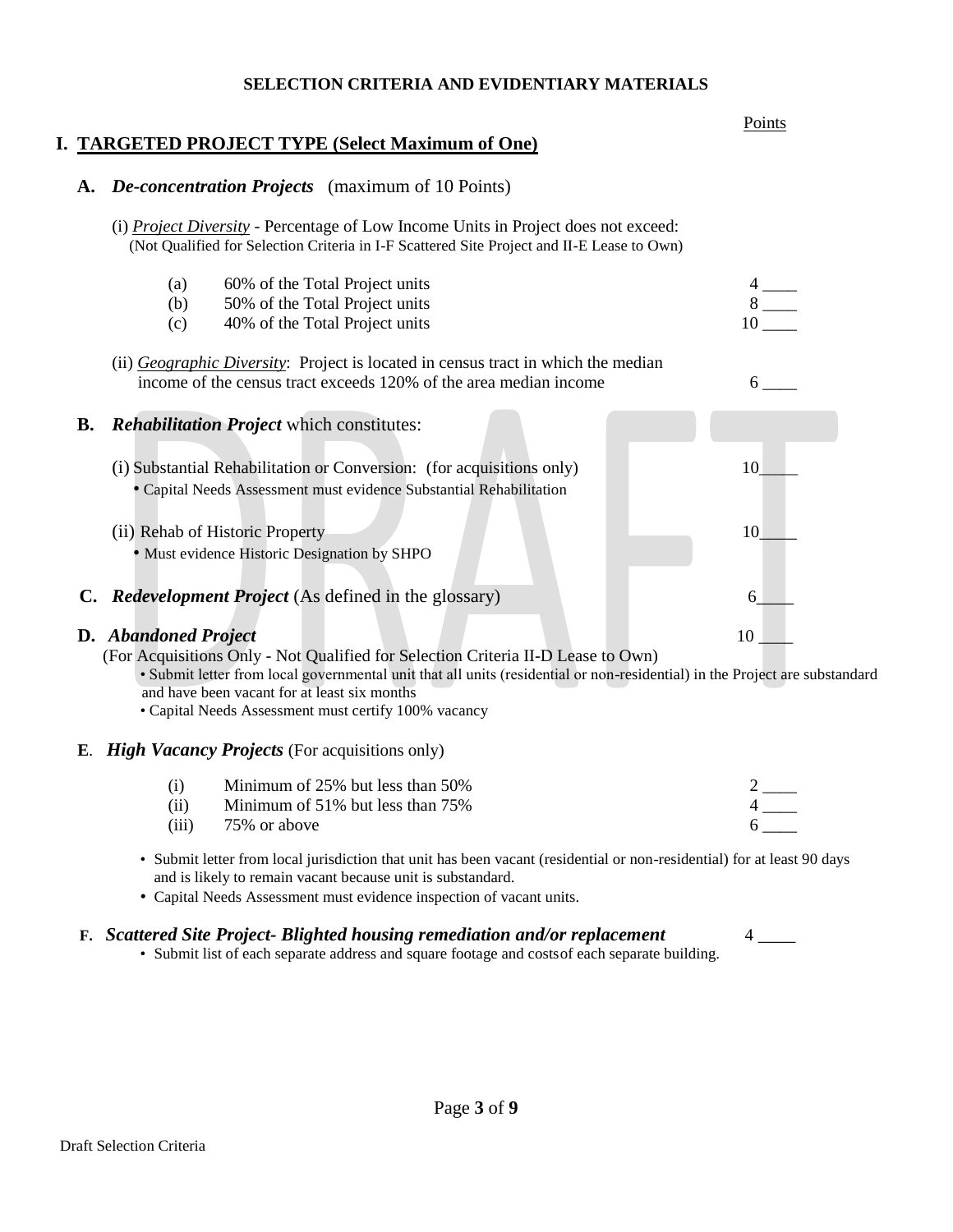# **II. TARGETED POPULATION TYPE (Select Maximum of One)**

| A. Single Room Occupancy Shelter                                                                                                                                                                                                                                                                                                                                                                                                                                                                                                                                                                                                                                                                                           |    |
|----------------------------------------------------------------------------------------------------------------------------------------------------------------------------------------------------------------------------------------------------------------------------------------------------------------------------------------------------------------------------------------------------------------------------------------------------------------------------------------------------------------------------------------------------------------------------------------------------------------------------------------------------------------------------------------------------------------------------|----|
| · Submit evidence from local governmental unit or appropriate continuum of care district<br>that project satisfies need for homeless shelter                                                                                                                                                                                                                                                                                                                                                                                                                                                                                                                                                                               |    |
| <b>B.</b> Accessible Project (Not qualified for V.D Additional Accessible Units)<br>• Application must include the following:                                                                                                                                                                                                                                                                                                                                                                                                                                                                                                                                                                                              | 10 |
| (i)<br>Description of Supportive Services tailored to each Special Needs<br>Household (See Supportive Services Definitions)<br>Costs per annum of Supportive Services per Special Needs Household<br>(ii)<br>or written commitment from governmental or non-profit agency that<br>Supportive Services will be provided to Project without cost<br>Experience of Taxpayer/Owner in developing Projects servicing<br>(iii)<br>Special Needs Households<br>Evidence of Project Based Subsidy for Handicapped Households<br>(iv)                                                                                                                                                                                               |    |
| C. Special Needs Households other than Elderly Households and provides<br><b>Supportive Services</b><br>(Check one or more)                                                                                                                                                                                                                                                                                                                                                                                                                                                                                                                                                                                                |    |
| <b>Homeless Households</b><br>(i)<br><b>Disabled Households</b><br>(ii)<br>Tenant populations of individuals with children<br>(iii)                                                                                                                                                                                                                                                                                                                                                                                                                                                                                                                                                                                        |    |
| Twenty Percent serve such households<br>(a)<br>Ten Percent serve such households<br>(b)                                                                                                                                                                                                                                                                                                                                                                                                                                                                                                                                                                                                                                    | 10 |
| • Application must include the following:<br>(i) Description of Supportive Services tailored to each Special Needs Household<br>(See Supportive Services Definitions)<br>(ii) Costs per annum of Supportive Services per Special Needs Household or written<br>commitment from governmental or non-profit agency that Supportive Services<br>will be provided to Project without cost<br>(iii) Experience of Taxpayer/Owner in developing Projects servicing Special Needs<br>Households                                                                                                                                                                                                                                   |    |
| D. Lease To Own (Section 8)<br>Owner must agree to sell units at Minimum Purchase Price.<br>• Not eligible if executing extended use agreement                                                                                                                                                                                                                                                                                                                                                                                                                                                                                                                                                                             | 10 |
| The award is subject to a transactional structure acceptable to the agency according to industry<br>best practices that protects the expectations of tenants anticipating title transfer of their units<br>in fee simple absolute or condo or cooperative ownership.                                                                                                                                                                                                                                                                                                                                                                                                                                                       |    |
| <b>E.</b> Adult Residential Care Project                                                                                                                                                                                                                                                                                                                                                                                                                                                                                                                                                                                                                                                                                   | 3  |
| Application must include the following: 1) Proof that it provides personal care for activities of<br>daily living and instrumental activities of daily living available 24 hours a day; chore services,<br>age and ability appropriate social and recreational activities, assistance with meals, medication<br>administration assistance, coordination/provision of transportation, housekeeping and laundry<br>and intermittent nursing services. 2) Such projects must have proof of approval to receive<br>Medicaid waiver funds through the Louisiana Department of Health and Hospitals. Projects will<br>be allowed to adjust unit sizes to be consistent with the ARCP Licensing Standards for ARCP<br>development |    |
| Page 4 of 9                                                                                                                                                                                                                                                                                                                                                                                                                                                                                                                                                                                                                                                                                                                |    |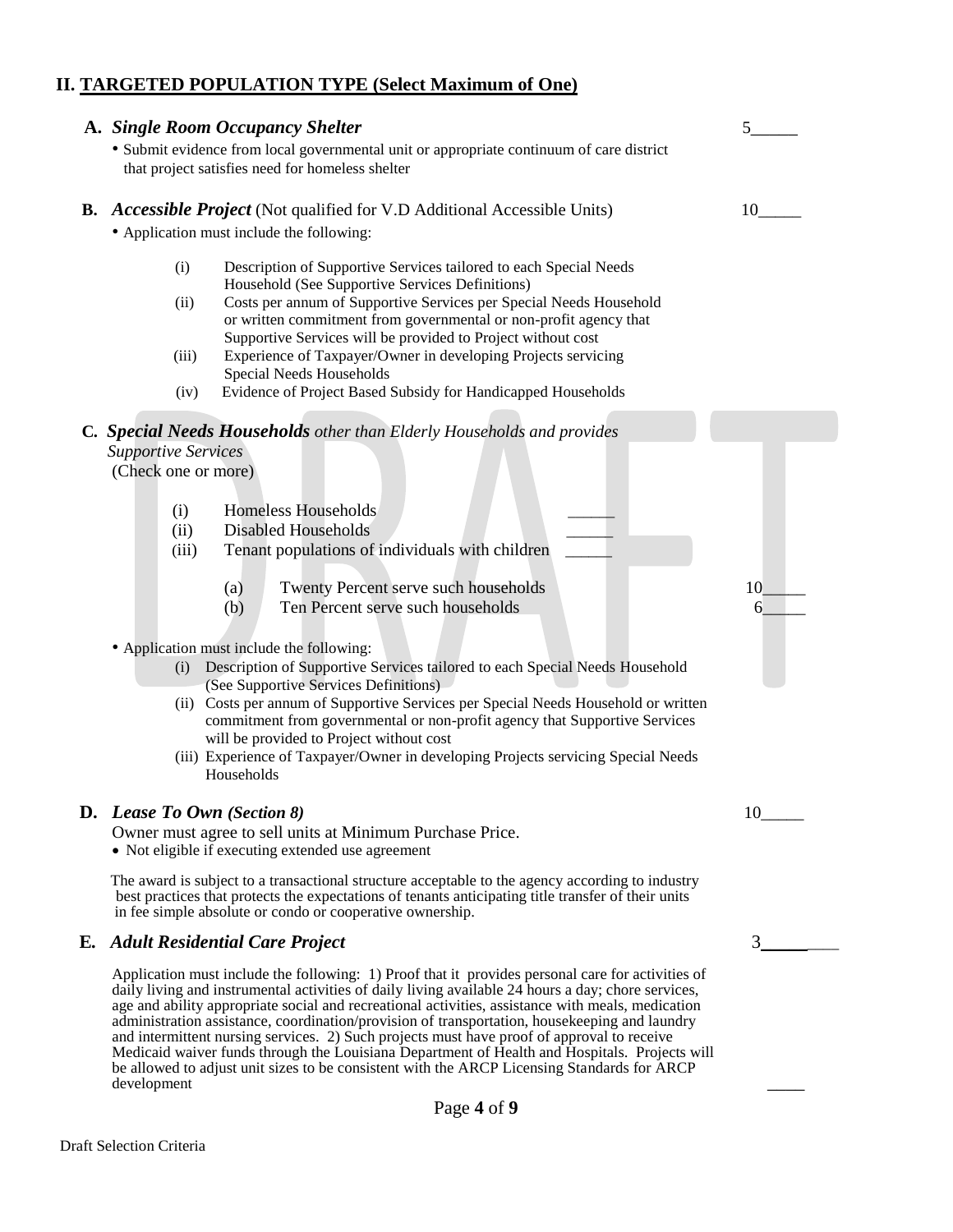## \_\_\_\_ **III. PRIORITY DEVELOPMENT AREAS AND OTHER PREFERENCES (All That Apply)**

# **A.** *Extended Affordability Agreement*

Project will execute agreement in which Owner irrevocably waives its rights under the provisions of I.R.C. §42(h)(6)(E) and (F) until after the (not eligible for lease-to-own projects)

(i)  $25^{th}$  year  $2$  and  $2 \neq 2$  and  $2 \neq 2$  and  $2 \neq 2$  and  $2 \neq 2$  and  $2 \neq 2$  and  $2 \neq 2$  and  $2 \neq 2$  and  $2 \neq 2$  and  $2 \neq 2$  and  $2 \neq 2$  and  $2 \neq 2$  and  $2 \neq 2$  and  $2 \neq 2$  and  $2 \neq 2$  and  $2 \neq 2$  and (ii)  $30^{\text{th}}$  year  $3\text{--}$ (iii)  $35^{\text{th}}$  year  $4$  4

|                | *Not eligible if executing Agency's Option to Purchase and Right of First Refusal Agreement                                                                                                                 |  |  |
|----------------|-------------------------------------------------------------------------------------------------------------------------------------------------------------------------------------------------------------|--|--|
| <b>B.</b>      | <b>Increased Unit Affordability</b><br>At least 5% percent or more of project units serve PSH households.                                                                                                   |  |  |
|                | At least 5% less than 10%<br>(i)<br>At least 10% but less than 15%<br>(ii)                                                                                                                                  |  |  |
| $\mathbf{C}$ . | Difficult Development Area (QCT/DDA)                                                                                                                                                                        |  |  |
|                | Project Located in Qualified Census Tract/Difficult Development Area (QCT/DDA) 2<br>(i)<br>Census Tract Number: _________<br>Parish Location:                                                               |  |  |
|                | Copy of Final Concerted Community Revitalization Plan adopted by local<br>(ii)<br>governmental unit included in Application                                                                                 |  |  |
| D.             | <b>Rural Target Area (RD)</b><br>6.<br>Copy of Final Concerted Community Revitalization Plan adopted by local governmental unit<br>included in Application                                                  |  |  |
| Е.             | <b>Other Governmental Priority listed below:</b>                                                                                                                                                            |  |  |
|                | <b>Enterprise Community or Renewal Community</b><br>(i)<br><b>HUB</b> Zone<br>(ii)                                                                                                                          |  |  |
| F.             | <b>PHA Referrals and Sponsorship</b><br>Developer submitted a certified letter stating they will accept referrals from<br>local PHA to which Developer agrees to rent low income units to households at the |  |  |

top of PHA's waiting list.

Draft Selection Criteria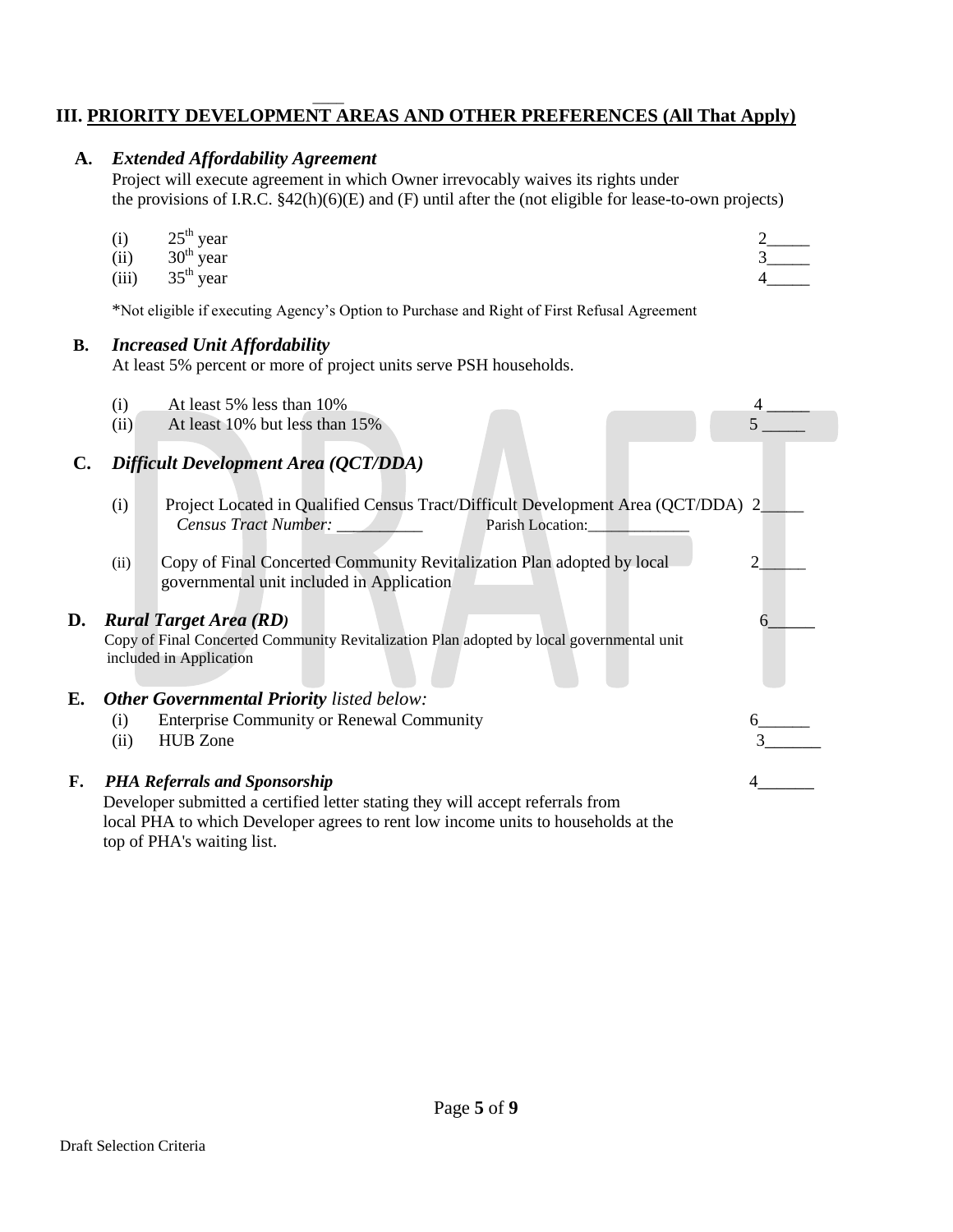### **IV. LOCATION CHARACTERISTICS**

#### **A.** *Neighborhood Features*

#### (i) Points Gained\*: (maximum of 10 Points)

Points will be awarded for the following services located within the specified distance of the site. Distance will be measured by odometer from the automobile entrance of the proposed project site to the closest automobile entrance to the parking lot of the applicable service. Applicant should ensure that the service is suitable for the targeted population. Points will only be awarded for the services listed below. One Half (0.5) points will be awarded for any service listed that is located over 1 mile but is within 2 miles.

|      | 1 point $\leq$ = (1) mile                     |                   |                              |  |
|------|-----------------------------------------------|-------------------|------------------------------|--|
|      | Grocery Store                                 | Public Library    |                              |  |
|      | <b>Public Transportation</b>                  | Convenience Store |                              |  |
|      | Hospital/Doctor Office                        | Bank/Credit Union |                              |  |
|      | <b>Elementary School</b>                      | Post Office       |                              |  |
|      | Pharmacy/Drug Store                           |                   |                              |  |
|      | Adult/Child Day Care/                         |                   |                              |  |
|      | After School Care                             |                   |                              |  |
|      |                                               |                   |                              |  |
|      |                                               |                   | <b>Total Positive Points</b> |  |
| (ii) | Points Deducted*: (No Maximum for Deductions) |                   |                              |  |

(There **is no limit** on the amount of points that can be deducted for negative neighborhood services.) Five points **each** will be deducted if any of the following incompatible uses are adjacent to the site; two points **each** will be deducted if any of the following incompatible uses listed are within  $\frac{1}{2}$  mile of the site.

#### Junk yard/dump **Definition** Pig/chicken farm Salvage yard **Example 2018** Processing plants **Processing plants** Processing plants Wastewater treatment *facility* \_\_\_\_ Industrial \_\_\_\_ Distribution facilities \_\_\_\_\_ \_\_\_ Airports Electrical utility substations <br> Liquor Store Prisons **Example 2.1** Solid waste disposal Solid waste disposal Adult entertainment/video/ theater

Total Negative Points \_\_\_\_

\*The Market Study for every project must include a separate section that evidences whether the Project satisfies the positive points listed or incurs the negative points listed above. The application should not be penalized if the LHFA hired market analysis fails to include the referenced section.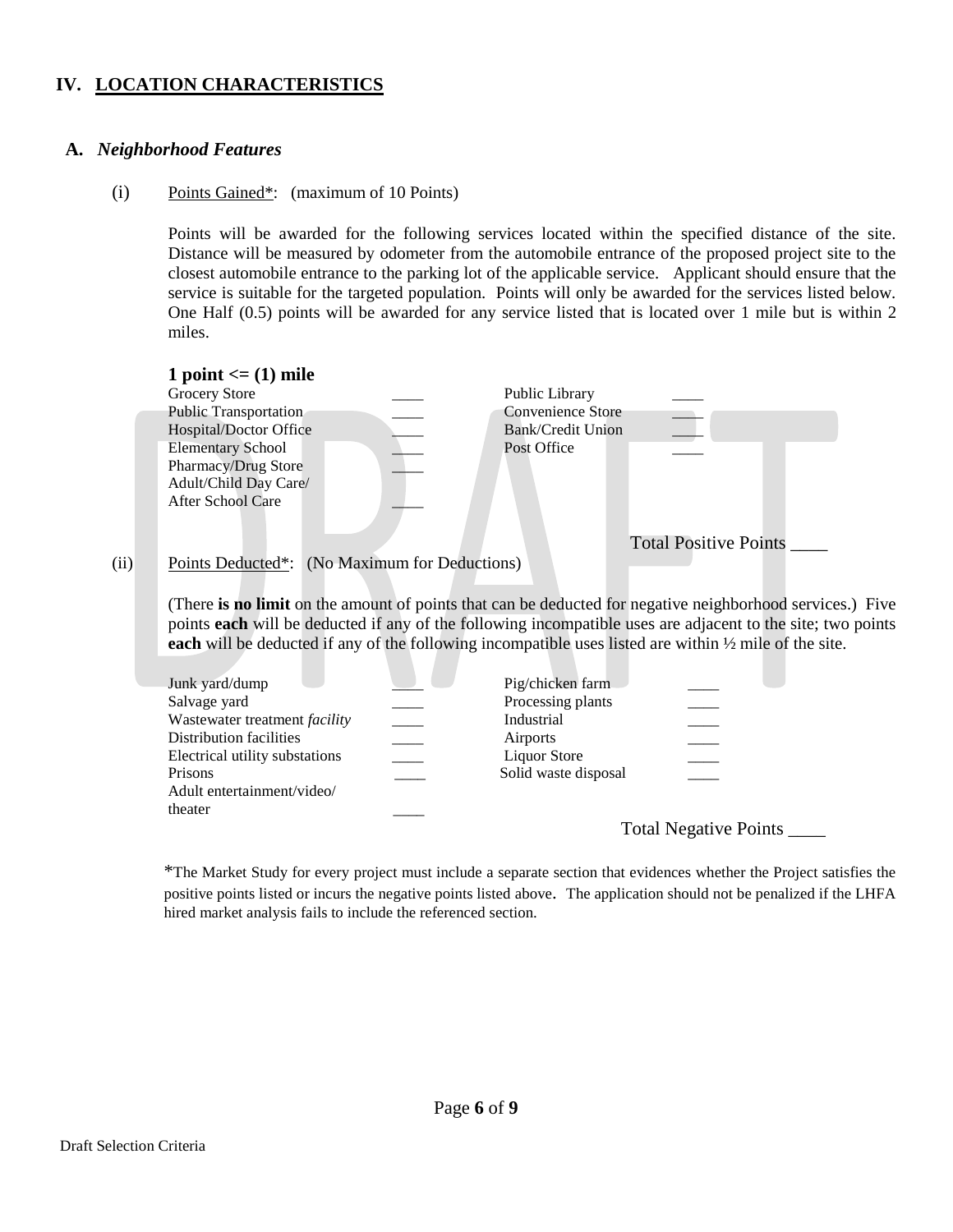## **V. PROJECT CHARACTERISTICS**

|                           | A. Green Buildings<br>See Glossary for definition of "Green Building."                                                                                                                                                                                                                                                                              |                |
|---------------------------|-----------------------------------------------------------------------------------------------------------------------------------------------------------------------------------------------------------------------------------------------------------------------------------------------------------------------------------------------------|----------------|
|                           | <b>B. Community Facilities (See Glossary)</b><br>(Community facilities must be consistent with definition contained in QAP)                                                                                                                                                                                                                         |                |
|                           | C. Optional Amenities                                                                                                                                                                                                                                                                                                                               |                |
| (i)<br>(ii)<br>(iii)      | Washers and dryers are installed and maintained in every unit<br>Dishwashers maintained in each unit<br>Disposals maintained in each unit<br>D. Additional Accessible Units                                                                                                                                                                         |                |
|                           | Accessible Units in excess of Section 504 of II C Accessible Project Rehabilitation<br>Act of 1973 (Not Qualified for Selection Criteria II-C Accessible Project) Assume<br>Section 504 applies to all Projects, i.e., 5% of units must be accessible for people<br>with mobility impairments and 2% for people with hearing or vision impairments. |                |
| (i)                       | Number of Units: $\_\_$ = more than 8% of the total units<br>but less than or equal to 10% of the total units                                                                                                                                                                                                                                       |                |
| (ii)                      | Number of Units: $\qquad$ = more than 10% of the total units<br>but less than or equal to 15% of the total units                                                                                                                                                                                                                                    | $\overline{2}$ |
| (iii)                     | Number of Units: $\_\_$ = more than 15% of the total units                                                                                                                                                                                                                                                                                          | 3 <sup>1</sup> |
|                           | • Submit number, percentage and description of construction and/or equipment provided<br>for each Accessible Unit.                                                                                                                                                                                                                                  |                |
|                           | • Unit count must represent at least (1) one unit above the 504 requirement                                                                                                                                                                                                                                                                         |                |
| <b>E.</b> Superior Design | Between 1 and 10 points may be given for a project having Superior Design. Any developer<br>requesting points from this category will be required to submit a \$2,000 (tentative) fee for an<br>independent architect certification. The Board will retain an AIA-certified architect                                                               | 10             |

independent architect certification. The Board will retain an AIA-certified architect to review designs and make final determination*.* Developer will be required to submit graphical visual representation of the proposed development. The agency will arrange for the architectural firm that is selected to evaluate the Superior Design criteria through the RFP process, to hold a workshop for applicants proposing to submit in this category.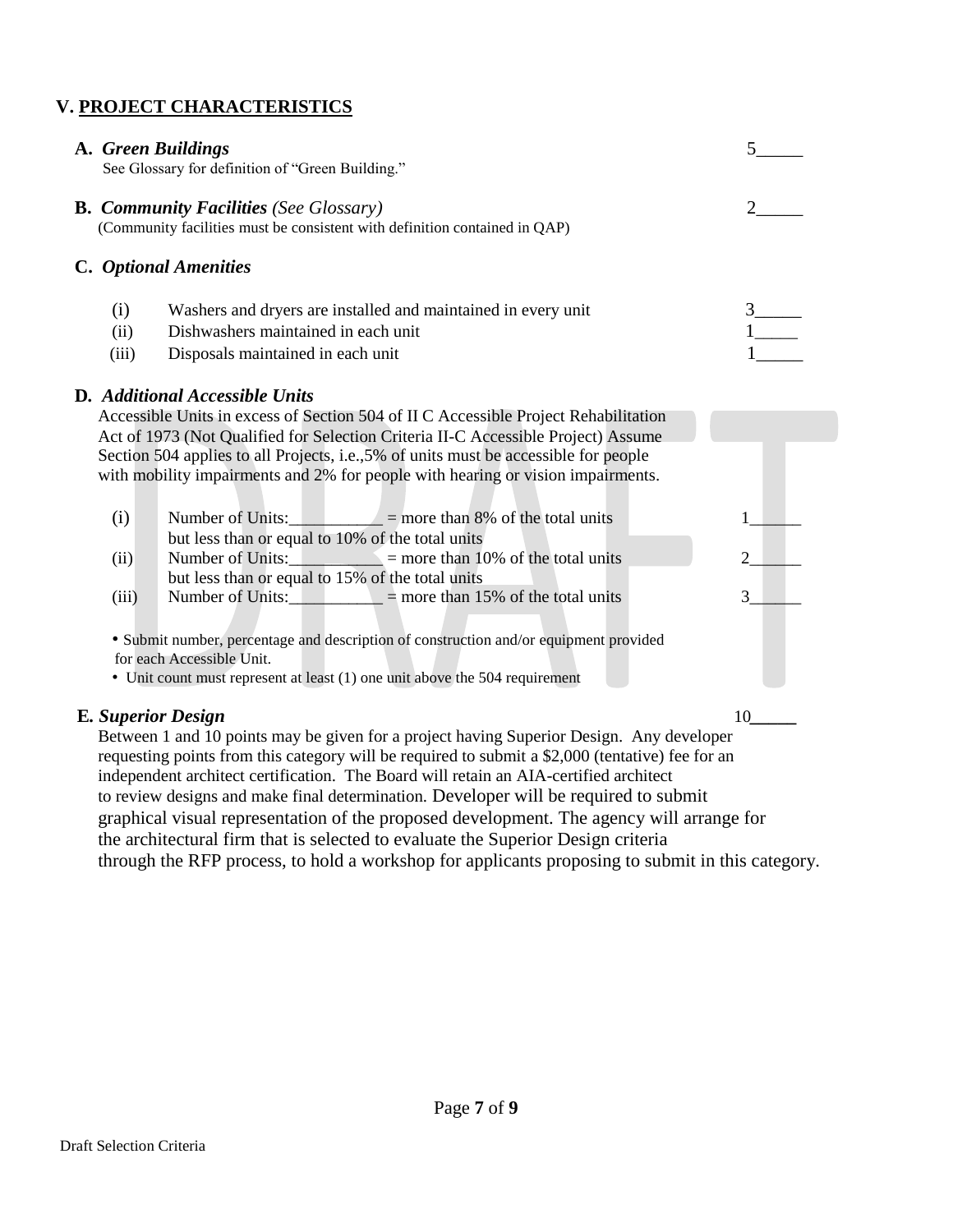## **VI. LEVERAGE, EFFICIENCY AND VIABILITY**

|      | A. Leverage for Disability Funding<br>Leverage consists of federal or other funds for persons with disabilities: | 3    |
|------|------------------------------------------------------------------------------------------------------------------|------|
|      |                                                                                                                  |      |
|      | <b>B.</b> Viability Penalty Points                                                                               |      |
| (i)  | Rehabilitation Hard Costs are less than \$20,000 per unit                                                        | $-5$ |
|      | Units: $\_\_\_\_\_\_\_=\$ \$ $\_\_\_\_\$                                                                         |      |
| (ii) | Development fee exceeds 25% of hard costs for rehabilitation                                                     | $-5$ |